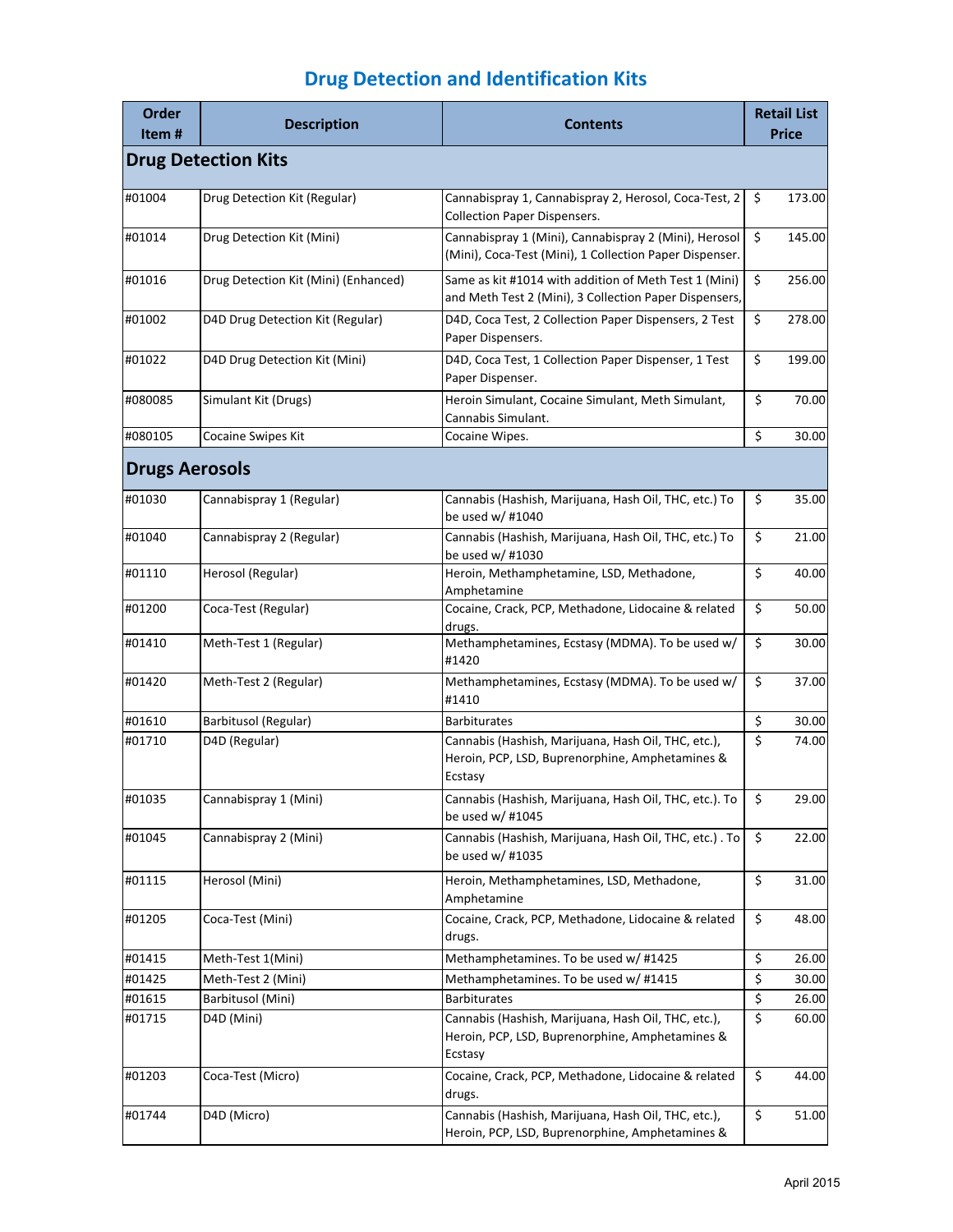## **Drug Detection and Identification Kits**

| Order              | <b>Description</b>                                                     | <b>Contents</b>                                                                                                       |          | <b>Retail List</b> |
|--------------------|------------------------------------------------------------------------|-----------------------------------------------------------------------------------------------------------------------|----------|--------------------|
| Item#              |                                                                        |                                                                                                                       |          | <b>Price</b>       |
|                    | <b>Pen-Test Box of 10 Tests</b>                                        |                                                                                                                       |          |                    |
| #01050-Box         | Pen Test - Cannabis                                                    | Cannabis (Hashish, Marijuana, Hash Oil, THC, etc.)                                                                    | \$       | 28.00              |
| #01118-Box         | Pen Test - Herosol                                                     | Heroin, LSD, Methadone, Amphetamines and<br>Methamphetamines                                                          | \$       | 34.00              |
| #01208-Box         | Pen Test - Coca                                                        | Cocaine, Crack, PCP, Methadone, Lidocaine & related<br>drugs.                                                         | \$       | 34.00              |
| #01218-Box         | Pen Test - C&H                                                         | Cocaine, Crack, Methadone, PCP, Phenobarbital,<br>Heroin, Ketamine, Buprenorphine, LSD, Ephedrine,<br>Pseudoephedrine | \$       | 42.00              |
| #01448-Box         | Pen Test - Meth-X                                                      | Methamphetamines, Ecstasy (MDMA).                                                                                     | \$       | 42.00              |
| #01465-Box         | Pen Test - Ephedrine                                                   | Ephedrine, Pseudoephedrine                                                                                            | \$       | 31.00              |
| #01488-Box         | Pen Test - BZO                                                         | Benzodiazepines (Valium®, Rohypnol®)                                                                                  | \$       | 32.00              |
| #01618-Box         | Pen Test - Barbitusol                                                  | <b>Barbiturates</b>                                                                                                   | \$       | 26.00              |
| #01718-Box         | Pen Test - D4D                                                         | Cannabis (Hashish, Marijuana, Hash Oil, THC, etc.),<br>Heroin, PCP, LSD, Buprenorphine, Amphetamines &<br>Ecstasy     | \$       | 28.00              |
| #01918-Box         | Pen Test - LSD                                                         | LSD                                                                                                                   | \$       | 32.00              |
| #03018-Box         | Pen Test - Opia                                                        | Opium, Morphine, Codeine                                                                                              | \$       | 26.00              |
| #085101            | PDT (Presumptive Drug Test) Box of 10 Tests<br>PDT Marquis Reagent Box | Opium Alkaloids, Heroin, Amphetamine,                                                                                 | \$       | 10.00              |
|                    |                                                                        | Methamphetamine, Ecstasy (MDMA)                                                                                       |          |                    |
| #085104            | PDT Nitric Acid Reagent Box                                            | Codeine, Herion, Morphine                                                                                             | \$       | 11.00              |
| #085107            | PDT Dille-Koppanyi Reagent Box                                         | <b>Barbiturates</b>                                                                                                   | \$       | 13.00              |
| #085110            | <b>PDT Ehrilich Reagent Box</b>                                        | LSD                                                                                                                   | \$       | 16.00              |
| #085113            | PDT Duquenois-Levine Reagent Box                                       | Cannabis (Hashish, Marijuana, Hash Oil, THC, etc.)                                                                    | \$       | 16.00              |
| #085116            | <b>PDT Acid Neutralizer Box</b>                                        | N/A. For neutralizing acid containing test                                                                            | \$       | 10.00              |
| #085119            | PDT KN Reagent Box                                                     | Cannabis (Hashish, Marijuana, Hash Oil, THC, etc.)                                                                    | \$       | 13.00              |
| #085122            | PDT Scott Reagent Box                                                  | Cocaine, Crack                                                                                                        | \$       | 16.00              |
| #085125            | PDT Methadone Reagent Box                                              | Methadone                                                                                                             | \$       | 13.00              |
| #085128<br>#085131 | PDT Mandeline Reagent Box                                              | Methadone, Meth, Amphetamine                                                                                          | \$<br>\$ | 10.00<br>10.00     |
|                    | PDT Lieberman Reagent Box                                              | Meth, Morphine<br><b>PCP</b>                                                                                          | \$       |                    |
| #085134<br>#085137 | PDT PCP Reagent Box<br>PDT Opiates Reagent Box                         | Heroin, Codeine, Morphin Fentanyle, Oxycodone,                                                                        | \$       | 11.00<br>10.00     |
| #085140            | PDT Mecke's Reagent Box                                                | Heroin (White, Brown and Black Tar) and Ecstasy                                                                       | \$       | 13.00              |
| #085143            | PDT Methaqualone & PCP Box                                             | Methaqualone, PCP                                                                                                     | \$       | 16.00              |
| #085146            | PDT Talwin Reagent Box                                                 | Pentazocine                                                                                                           | \$       | 13.00              |
| #085149            | PDT GHB Reagent Box                                                    | Gamma Hydroxybutyrate                                                                                                 | \$       | 10.00              |
| #085152            | PDT Propoxphene Reagent Box                                            | Propoxyphene                                                                                                          | \$       | 16.00              |
| #085155            | PDT Chens Reagent Box                                                  | Ephedrine, Pseudoephedrine                                                                                            | \$       | 13.00              |
| #085158            | PDT Rohypnol Reagent Box                                               | Benzodiazepines (Valium®, Rohypnol®)                                                                                  | \$       | 13.00              |
| #085161            | PDT Morris Reagent Box                                                 | Ketamine                                                                                                              | \$       | 13.00              |
|                    |                                                                        |                                                                                                                       |          |                    |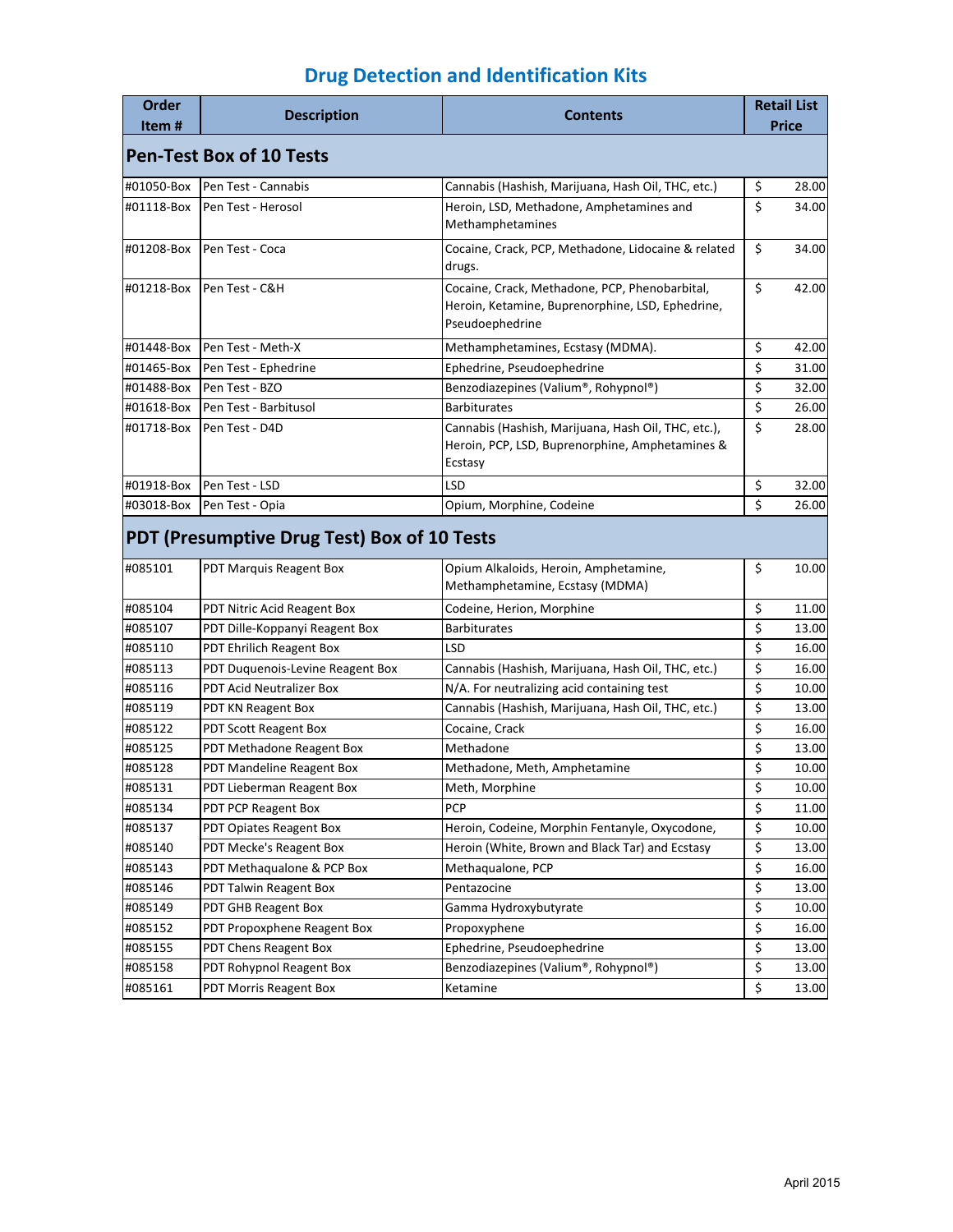| Order<br>Item# | <b>Description</b>                                 | <b>Contents</b>                                                                                     | <b>Retail List</b><br><b>Price</b> |
|----------------|----------------------------------------------------|-----------------------------------------------------------------------------------------------------|------------------------------------|
|                | <b>PDT (Presumptive Drug Test) Box of 10 Tests</b> |                                                                                                     |                                    |
| #085164        | PDT Methamphetamine Reagent Box                    | Methamphetamines, Ecstasy (MDMA).                                                                   | \$<br>16.00                        |
| #085167        | PDT Psilocybin Reagent Box                         | Psilocybin                                                                                          | \$<br>13.00                        |
| #085170        | PDT Bath Salts/MDPV Reagent Box                    | MDPV (Methylenedioxypyrovalerone)                                                                   | \$<br>10.00                        |
| #085173        | PDT Bath Salts/Mephedrone Reagent Box              | Mephedrone                                                                                          | \$<br>13.00                        |
| #085001        | <b>PDT Field Test Kit</b>                          | Mayer, Dille-Koppanyi, KN, Methaqualone-PCP,<br>Modified Mecke's, Marquis, Scott, Duquenois-Levine, | \$<br>271.00                       |
| #085002        | PDT Compact Field Test Kit                         | Marquis, Nitric Acid, Dille Koppanyi, Ehrilich,<br>Duquenois-Levine, Scott, Plastic Case            | \$<br>94.00                        |
| #085180        | PDT Mayer's Reagent Box                            | Narcotic Alkaloids                                                                                  | \$<br>12.00                        |
| #085189        | PDT ACA Reagent                                    | Acetic Anhydride                                                                                    | \$<br>15.00                        |
| #085183        | PDT Chloride Reagent Box                           | Chlorides                                                                                           | \$<br>14.00                        |
| #085186        | PDT Sulfate Reagent Box                            | <b>Sulfates</b>                                                                                     | \$<br>13.00                        |
| #085195        | PDT Bath Salts: a-PVP Reagent Box                  | Bath Salts: a-PVP                                                                                   | \$<br>31.00                        |

## **Drug Detection and Identification Kits**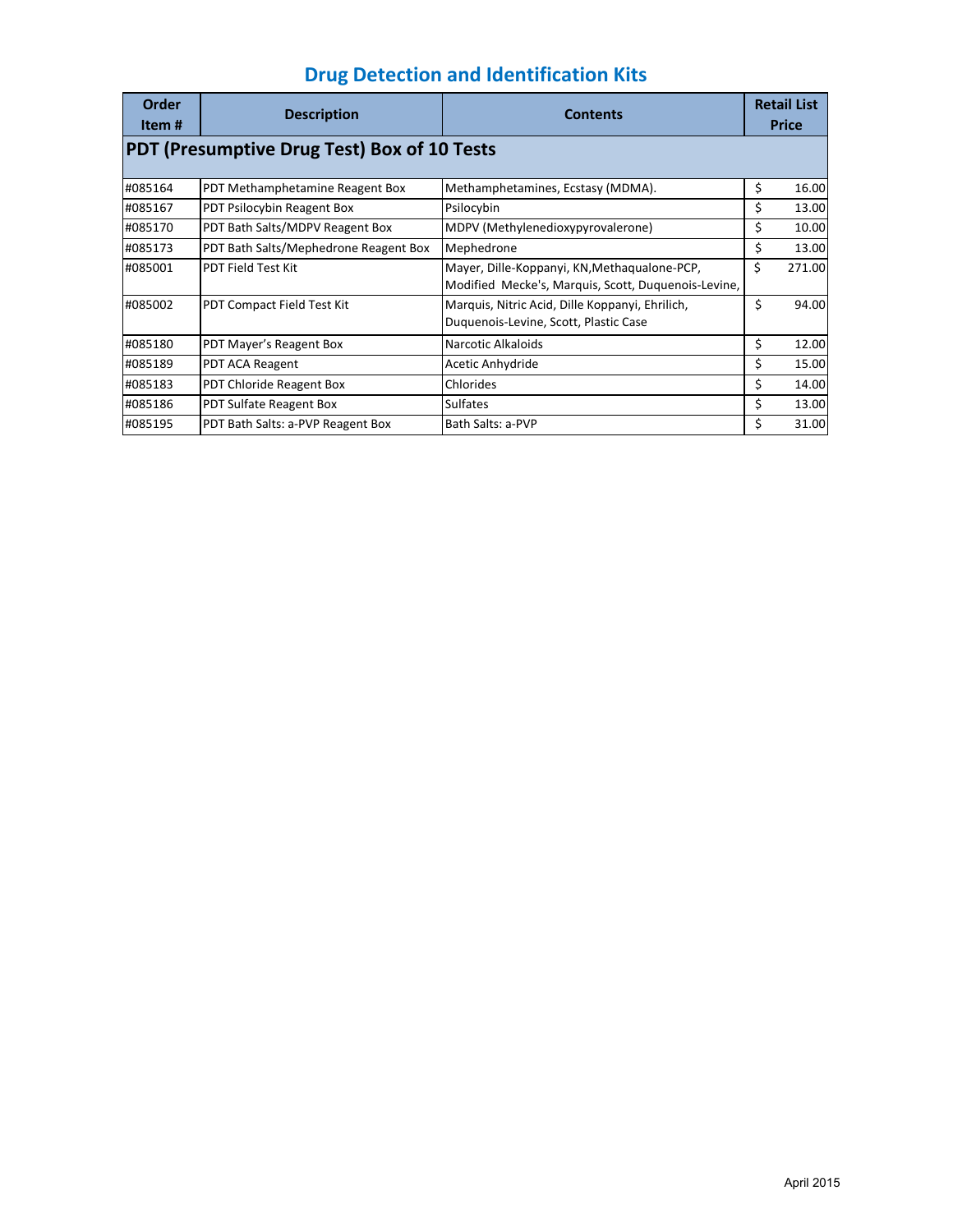| <b>Order</b><br>Item#  | <b>Description</b>                                                               | <b>Contents</b>                                                                                                                                                        |          | <b>Retail List</b><br><b>Price</b> |  |
|------------------------|----------------------------------------------------------------------------------|------------------------------------------------------------------------------------------------------------------------------------------------------------------------|----------|------------------------------------|--|
| <b>Explosives Kits</b> |                                                                                  |                                                                                                                                                                        |          |                                    |  |
| #081530                | <b>ExPen Basic Kit</b>                                                           | Packing box, boxes of 20 pens of Expen 1, 2, 3, 50<br>#534, one plastic pen holder                                                                                     | \$       | 222.00                             |  |
| #081550                | ExPen Plus Kit                                                                   | Packing box, boxes of 20 pens of Expen 1,2, 3, A, B+,<br>100 #534, two plastic pen holder                                                                              | \$       | 356.00                             |  |
| #081580                | ExPen Master Kit                                                                 | Packing box, boxes of 20 p P, 150 #534, four plastic<br>pens of Expen 1,2, 3, A, B+, U, ANN , P, 150 #534, four<br>plastic pen holder                                  | \$       | 576.00                             |  |
| #01545                 | Expray® Master Kit (Mini)                                                        | 50 TESTS: Expray 1, Expray 2, Expray 3, Mini Dropex A,<br>Dropex B+, Dropex U, Dropx P, 4 Collection Paper<br>Dispensers 1 Verification Paper Pad                      | \$       | 355.00                             |  |
| #01553                 | Expray® Regular (Explosives Detection Kit)                                       | Expray 1, Expray 2, Expray 3, 2 Collection Paper<br>Dispensers, 1 Verification Paper Pad.                                                                              | \$       | 224.00                             |  |
| #01555                 | Expray® Plus Regular (Enhanced Explosives<br>Detection Kit)                      | Expray 1, Expray 2, Expray 3, Dropex A, Dropex B+,<br>Dropex U, 4 Collection Paper Dispensers, 1                                                                       | \$       | 331.00                             |  |
| #01563                 | Expray® Mini (Explosives Detection Kit)                                          | Expray 1, Expray 2, Expray 3, 1 Collection Paper<br>Dispenser. Packed in R2 Carrying Case.                                                                             | \$       | 201.00                             |  |
| #01565                 | Expray® Plus Mini (Enhanced Explosives<br>Detection Kit)                         | Expray 1, Expray 2, Expray 3, Dropex A, Dropex B+,<br>Dropex U, 2 Collection Paper Dispensers, 1<br>Verification Paper Pad.                                            | \$       | 266.00                             |  |
| #01585                 | <b>Dropex Plus</b>                                                               | 50 TESTS: Dropex 1, Dropex 2, Dropex 3, Dropex U,<br>Dropex A, Dropex B+, 2 Collection Paper Dispensers,<br>1 Verification Paper Pad<br>per Dispensers, 1 Verification | \$       | 116.00                             |  |
| #01588                 | <b>LED Kit</b>                                                                   | Dropex 1, Dropex 2, Dropex 3, Dropex A, Dropex B+,<br>Dropex N, 1 Collection Paper Dispenser, 1 Test Paper<br>Dispenser                                                | \$       | 268.00                             |  |
| #01620                 | Expray® Master Kit (Regular)                                                     | 100 TESTS: Expray 1, Expray 2, Expray 3, Dropex A,<br>Dropex B+, Dropex U, Dropex P, 7 Collection Paper<br>Dispensers, 1 Verification Paper Pad                        | \$       | 425.00                             |  |
| #01640B                | ExPen 1,2,3 Kit (Blue Box)                                                       | Full Detection Kit. Contains ExPen 1, 2, 3                                                                                                                             | \$       | 36.00                              |  |
| #01640G                | ExPen 1,2,3 Kit (Green Box)                                                      | Full Detection Kit. Contains ExPen 1, 2, 3                                                                                                                             | \$       | 36.00                              |  |
| #01650B                | ExPen A, B+, P Kit (Blue Box)                                                    | Full Detection Kit. Contains ExPen A, B+, P                                                                                                                            | \$       | 34.00                              |  |
| #01650G<br>#01800      | ExPen A, B+, P Kit (Green Box)<br>GSPR Kit (Gun Shot Powder Residue Test<br>Kit) | Full Detection Kit. Contains ExPen A, B+, P<br>GSPR 1, GSPR 2, GSPR 3, 2 Case. 5 Mittens. Packed in<br>R1 Carrying                                                     | \$<br>\$ | 34.00<br>160.00                    |  |
| #080010                | ExPen Solid Go/NG Screening Kit                                                  | ExPens S01, S02, S03, 3(6) Collection papers #534.                                                                                                                     | \$       | 30.00                              |  |
| #080020                | ExPen Solid Verification Kit                                                     | ExPens S04, S05, S06, 3(6) Collection papers #534.                                                                                                                     | \$       | 28.00                              |  |
| #080030                | ExPen Liquid Go/NG Screening Kit                                                 | ExPens L01, L02, L03, 3(6) Collection papers #533.                                                                                                                     | \$       | 41.00                              |  |
| #080040                | ExPen Liquid Verification Kit                                                    | ExPens L04, L05, L06, 3(6) Collection papers #533.                                                                                                                     | \$       | 38.00                              |  |
| #080080                | Simulants Kit (Explosives)                                                       | DNT Simulant, Nitroesters Nitrate Simulant, Perchlor<br>& Nitroamines Simulant, Urea ates Simulant,<br><b>Chlorates Simulant</b>                                       | \$       | 95.00                              |  |
| #080090                | ExPen IED Kit for detection of Fertilizer<br><b>Based Explosives</b>             | ExPens 10 pens of NST, UN Collection Papers packing,<br>ANN, CAN, PO, Urea, 60                                                                                         | \$       | 623.00                             |  |
| #080095                | ExPen IED Kit for detection of Fertilizer<br><b>Based Explosives Filling Kit</b> | ExPens 10 pens of NST, UN Collection Papers packing                                                                                                                    | \$       | 435.00                             |  |

## **Explosive Detection and Identification Kits**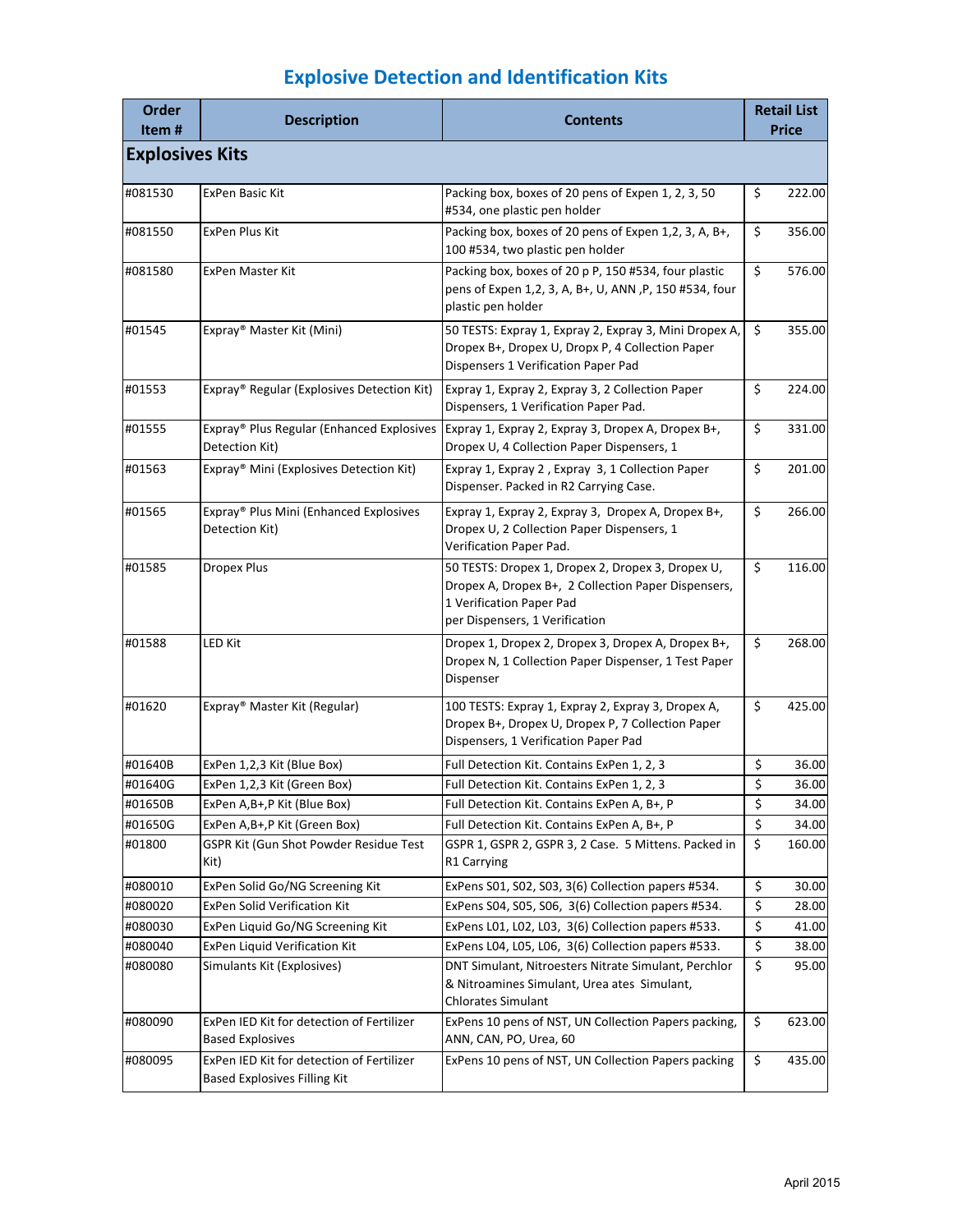## **Explosive Detection and Identification Kits**

| Order         |                                     |                                                                                                     |                         | <b>Retail List</b> |
|---------------|-------------------------------------|-----------------------------------------------------------------------------------------------------|-------------------------|--------------------|
| Item#         | <b>Description</b>                  | Contents                                                                                            |                         | Price              |
| #01507-UKB    | ExPen Basic Kit (UK)                | ExPens 20 pens of 1, 2, 3, A, 100 Collection Papers,<br>packing box, 2 Green Expen boxes            | \$                      | 600.00             |
|               | #01507-UKM ExPen Master Kit (UK)    | ExPens 1 pen of 1, 2, 3, A, P, U, B+, 10 Collection<br>Papers, packing box, 3 Green ExPen boxes     | \$                      | 96.00              |
| #01505        | TSA AP Kit                          | 100 TESTS: Dropex A, Dropex P, Work station, 100 x<br>disposable trays, 100x Q tips, 2x #630 papers | \$                      | 240.00             |
| #73200        | TSA Workstation                     | Base and cover                                                                                      | \$                      | 13.00              |
| #73206        | Disposable Trays (100x)             | Box of 100 Disposable trays for TSA AP KIT                                                          | \$                      | 57.00              |
| #10002        | Q-tips (100x)                       | US Purchased Q-tips                                                                                 | \$                      | 14.00              |
|               | <b>Explosives Aerosols</b>          |                                                                                                     |                         |                    |
| #01510        | Expray 1 (Regular)                  | Nitroaromatic based explosives and explosive                                                        | \$                      | 39.00              |
| #01520        | Expray 2 (Regular)                  | Nitroesters and Nitroamines Explosives                                                              | $\overline{\mathsf{S}}$ | 34.00              |
|               |                                     | (Ntroglycerine, PETN, Nitrocelulose, RDX, HMX). To be                                               |                         |                    |
| #01530        | Expray 3 (Regular)                  | Nitrate based Explosives (Ammonium Nitrate, Urea                                                    | \$                      | 32.00              |
| #01515        | Expray 1 (Mini)                     | Nitroaromatic based explosives and explosive                                                        | \$<br>\$                | 35.00              |
| #01525        | Expray 2 (Mini)                     | Nitroesters and Nitroamines Explosives<br>(Ntroglycerine, PETN, Nitrocelulose, RDX, HMX). To be     |                         | 35.00              |
| #01535        | Expray 3 (Mini)                     | Nitrate based Explosives (Ammonium Nitrate, Urea                                                    | \$                      | 32.00              |
| <b>ExPens</b> |                                     |                                                                                                     |                         |                    |
| #01518-B20    | ExPen 1 - Box of 20                 | Nitroaromatic based explosives and explosive<br>mixtures (TNT, DNT, Tetryl etc.)                    | \$                      | 56.00              |
| #01528-B20    | ExPen 2 - Box of 20                 | Nitroesters and Nitroamines Explosives<br>(Ntroglycerine, PETN, Nitrocelulose, RDX, HMX). To be     | \$                      | 54.00              |
| #01538-B20    | ExPen 3 - Box of 20                 | Nitrate based Explosives (Ammonium Nitrate, Urea<br>Nitrate, etc.) To be used with #1518 & #1528    | \$                      | 78.00              |
| #01548-B20    | ExPen P - Box of 20                 | Perchlorates                                                                                        | \$                      | 55.00              |
| #01558-B20    | ExPen A - Box of 20                 | Oxidizing materials (Chlorate, Bromates, Nitrates)                                                  | \$                      | 56.00              |
| #01568-B20    | ExPen B+ - Box of 20                | Peroxide based Explosives (TATP, HMTD)                                                              | \$                      | 60.00              |
| #01569-B20    | ExPen ANN (one ampoule) - Box of 20 | Ammonium Nitrate, Calcium Ammonium Nitrate                                                          | \$                      | 55.00              |
| #01599-B20    | ExPen U - Box of 20                 | Urea Nitrate. To be used after a positive reaction to                                               | \$                      | 55.00              |
| #01927-B20    | ExPen AZ - Box of 20                | Lead Azide                                                                                          | \$                      | 55.00              |
| #01930-B20    | ExPen NST - Box of 20               | Nitrates Single Step                                                                                | \$                      | 62.00              |
| #01935-B20    | ExPen PO - Box of 20                | Phosphates based fertilizers                                                                        | \$                      | 55.00              |
| #01940-B20    | ExPen UN - Box of 20                | Urea Nitrate. Specific test.                                                                        | \$                      | 56.00              |
| #01945-B20    | ExPen CAN - Box of 20               | Calcium Ammonium Nitrate                                                                            | \$                      | 55.00              |
| #01950-B20    | ExPen NH - Box of 20                | Ammonium                                                                                            | $\overline{\xi}$        | 56.00              |
| #01962-B20    | ExPen B+A - Box of 20               | Oxidizing materials (Chlorate, Bromates, Nitrates) and<br>Peroxide based Explosives (TATP, HMTD)    | \$                      | 82.00              |
| #01964-B20    | ExPen Urea - Box of 20              | Urea and Urea salts                                                                                 | \$                      | 78.00              |
| #01966-B20    | ExPen N - Box of 20                 | Nitroalkanes (Nitromethane, Nitroethane,                                                            | $\overline{\xi}$        | 83.00              |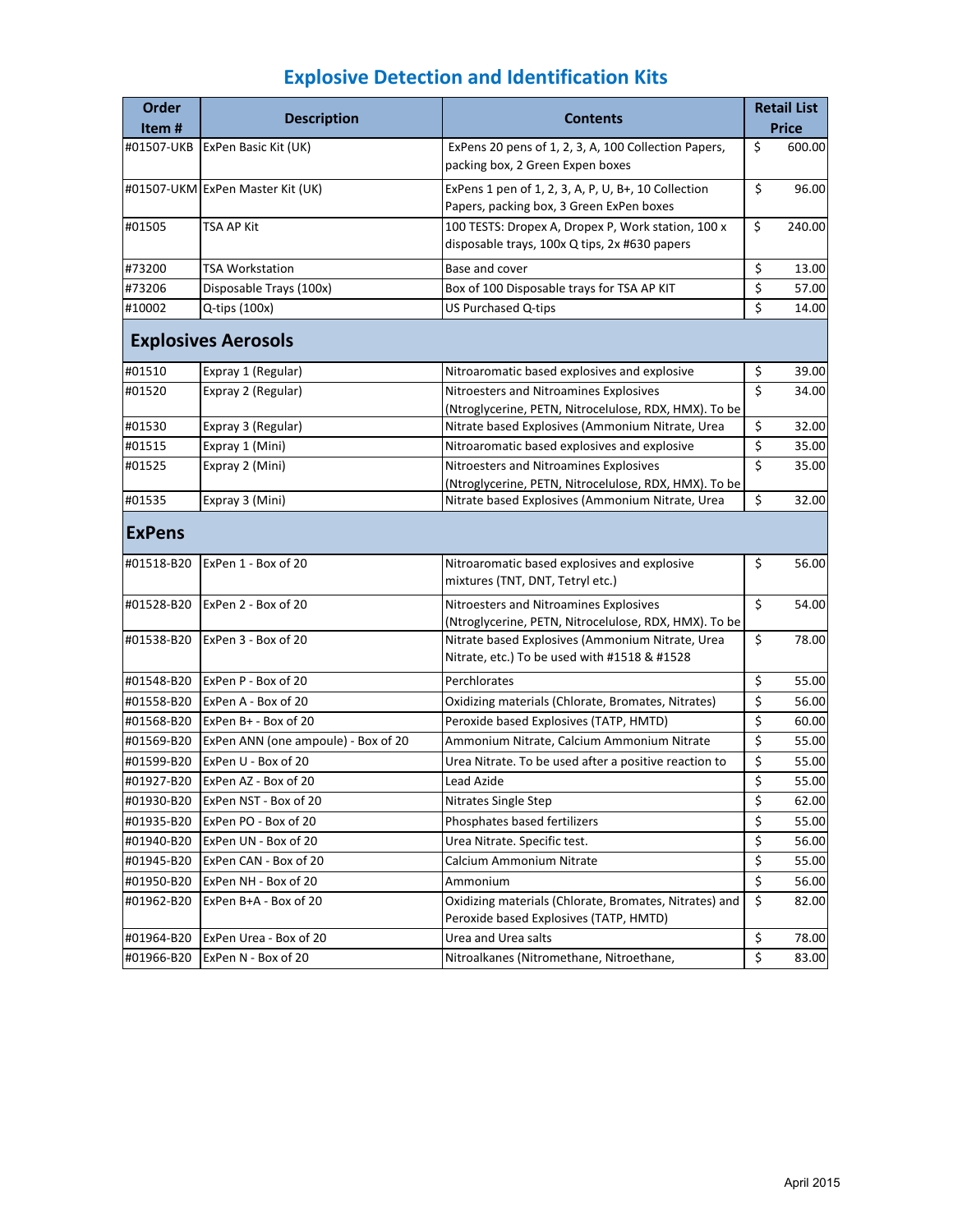| <b>DropEx</b>  |                             |                                                                                                  |                                     |                                    |
|----------------|-----------------------------|--------------------------------------------------------------------------------------------------|-------------------------------------|------------------------------------|
| Order<br>Item# | <b>Description</b>          | <b>Contents</b>                                                                                  |                                     | <b>Retail List</b><br><b>Price</b> |
| #01514         | Dropex 1 (50 Tests)         | Nitroaromatic based explosives and explosive<br>mixtures (TNT, DNT, Tetryl etc.)                 | \$                                  | 9.00                               |
| #01519         | Dropex 1 (100 Tests) - IAA  | Nitroaromatic based explosives and explosive<br>mixtures (TNT, DNT, Tetryl etc.)                 |                                     |                                    |
| #01524         | Dropex 2 (50 Tests)         | Nitroesters and Nitroamines Explosives<br>(Ntroglycerine, PETN, Nitrocelulose, RDX, HMX). To be  | \$                                  | 7.00                               |
| #01529         | Dropex 2 (100 Tests) - IAA  | Nitroesters and Nitroamines Explosives<br>(Ntroglycerine, PETN, Nitrocelulose, RDX, HMX). To be  |                                     |                                    |
| #01534         | Dropex 3 (50 Tests)         | Nitrate based Explosives (Ammonium Nitrate, Urea<br>Nitrate, etc.) To be used with #1518 & #1528 | \$                                  | 9.00                               |
| #01539         | Dropex 3 (100 Tests) - IAA  | Nitrate based Explosives (Ammonium Nitrate, Urea<br>Nitrate, etc.) To be used with #1518 & #1528 |                                     |                                    |
| #01540         | Dropex P (50 Tests)         | Perchlorates                                                                                     | \$                                  | 7.00                               |
| #01577         | Dropex P (100 Tests)        | Perchlorates                                                                                     | \$                                  | 7.00                               |
| #01554         | Dropex A (50 Tests)         | Oxidizing materials (Chlorate, Bromates, Nitrates)                                               | \$                                  | 8.00                               |
| #01581         | Dropex A (100 Tests)        | Oxidizing materials (Chlorate, Bromates, Nitrates)                                               | \$                                  | 9.00                               |
| #01572         | Dropex U (50 Tests)         | Urea Nitrate. To be used after a positive reaction to                                            | \$                                  | 7.00                               |
| #01594         | Dropex U (100 Tests)        | Urea Nitrate. To be used after a positive reaction to                                            | \$                                  | 7.00                               |
| #01578         | Dropex B+ (50 Tests)        | Peroxide based Explosives (TATP, HMTD)                                                           | $\overline{\xi}$                    | 8.00                               |
| #01579         | Dropex B+ (100 Tests)       | Peroxide based Explosives (TATP, HMTD)                                                           | \$                                  | 10.00                              |
| #01634         | Dropex N (50 Tests)         | Nitroalkanes (Nitromethane, Nitroethane,                                                         | $\overline{\boldsymbol{\varsigma}}$ | 18.00                              |
| #01601         | Dropex Master Kit-50 Tests  | Dropex 1 bottle of 1, 2, 3, A, P, U, B+ (50 Tests), 4<br>Paper Dispensers, in L1 box             | \$                                  | 277.00                             |
| #01606         | Dropex Master Kit-100 Tests | Dropex 1 bottle of 1, 2, 3, A, P, U, B+ (100 Tests), 4<br>Paper Dispensers, in L1 box            | \$                                  | 351.00                             |
| #080050        | Dropex GSK Lab Kit          | Dropex GSK01-GSK14 (1 of Each), 12 Paper<br>Dispensers, in L1 box                                | Ś.                                  | 542.00                             |